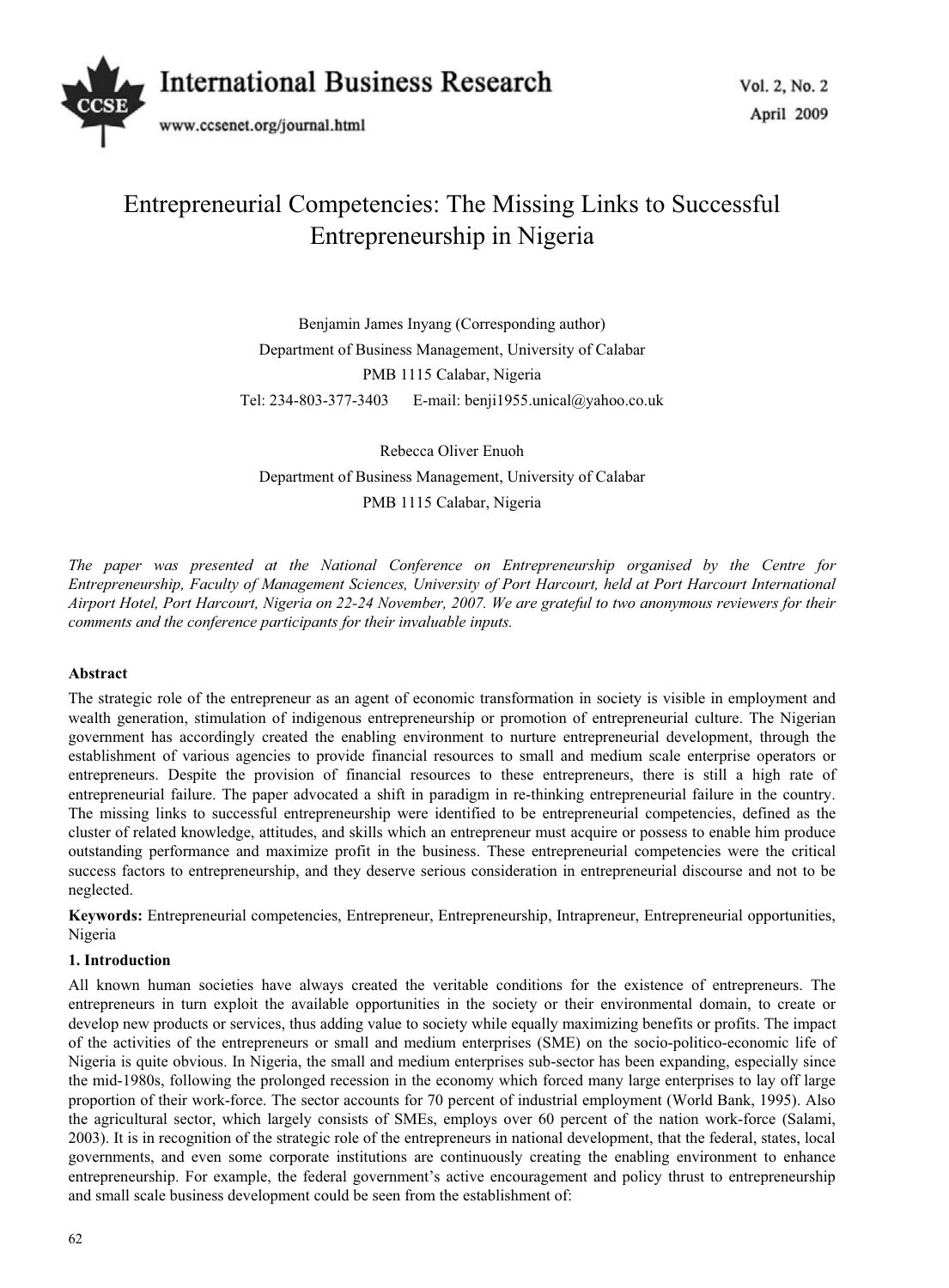# *1.1 Small and Medium Enterprises Equity Investment Scheme (SMEEIS).*

The Central Bank of Nigeria (CBN) established this on  $19<sup>th</sup>$  June 2001 to liberalize access to funds through all the commercial banks. The SMEEIS, in addition to providing finance, also requires banks to identify and package viable industries with Nigerian entrepreneurs. It is the most ambitious effort ever in the economy to provide a ready pool of money for small and medium enterprises funding using 10 per cent of bank profit before tax. From inception on 19<sup>th</sup> June 2001 to 30<sup>th</sup> September 2003, a total of 83 banks had set aside the sum of N20.66 billion under the scheme, and within the same period, a cumulative sum of N4.90 billion had been invested in 107 projects by 44 banks (Anyanwu, Adebusuyi and Okafor, 2003). As at December 2007, the sum of N42.02 billion had been set aside by the deposit money banks and N21.72 billion was invested in 523 projects in different parts of the country (CBN, 2008). This is a huge amount of money going by the current exchange rate of US\$1 equivalent toN120 (Ngerian Naira)

# *1.2 Bank of Industry (BOI)*

This is established to provide long and short term funding with generous interest rates to small and medium business operators.

## *1.3 Microfinance Banks*

These recently replaced the former Community Banks, and are to provide sustainable funding for small and medium enterprises.

## *1.4 Nigerian Agricultural and Rural Development Bank*

This development finance bank now houses the former Peoples Bank, which is being restructured to provide small scale funding and guarantees in the rural setting. It is to provide funds for rural agricultural entrepreneurship.

## *1.5 Small and Medium Enterprises Agency of Nigeria (SMEDAN).*

This is a Federal government funded agency established in 2003 that overseas the affairs of small and medium enterprises in Nigeria. While SMEDAN does not provide funds to business operators, it does assist them in preparing good business plans and to gain easy access to funding. It provides support and information services.

#### *1.6 Corporate Institution Initiative*

Here corporate bodies like Shell, Nigeria Liquefied Natural Gas Limited and other oil companies are providing funding to small and medium enterprises. This is part of their corporate social responsibility to the host communities.

## *1.7 Enterprise Development Services (EDS)*

This is a unit in the Lagos Business School of Pan African University. It provides the desired capacity and training opportunities targeted to specialized areas of production or service development. This makes significant contribution to entrepreneurial development.

#### *1.8 Niger Delta Development Commission Skills Acquisition Centers Programme*

Established by the Niger Delta Development Commission (NDDC) in 2004 to train youths in skills acquisition around the Niger Delta Region. This is concerned with building the capacity of various technical and productive centres in order to enable them absorb and train youths in their areas of operation.

Entrepreneurship is not an easy vocation, and it does not always guarantee a hundred percent success. There are several critical success factors that must be put in place to enable the entrepreneur achieve a measure of success. Most current entrepreneurial literatures tend to unequivocally argue that most entrepreneurial failures or small scale business failures are due essentially to inadequacy of financial resources. Such research outcomes have no doubt influenced the government policies of providing more financial resources and financial agencies to enhance entrepreneurial development. This has led the sustained negligence in considering other equally important variables that do contribute to successful entrepreneurship in Nigeria. These other factors are the entrepreneurial competencies.

This paper therefore argues for a paradigm shift in re-thinking entrepreneurial development in Nigeria. It presents a literature review to offer clarification of key concepts. The paper finally discusses entrepreneurial competencies as very essential and necessary factors that enhance successful entrepreneurship, and stresses the need for more academic discourse and research in this area.

## **2. Literature Review**

The literature review presented here is intended to offer a pertinent clarification of the key concepts in entrepreneurial discourse. These concepts are entrepreneur, entrepreneurship, intrapreneur and entrepreneurial competencies. The eclectic nature of entrepreneurship, continually generating research interests among scholars of diverse disciplines (Lumpkin & Dess, 1996; Brazeal & Herbert, 1999; Ireland, Hitt & Sirmon, 2003; and Ireland & Webb, 2007), justifies the need for operationalising these concepts within a defined subject area. This would further enhance understanding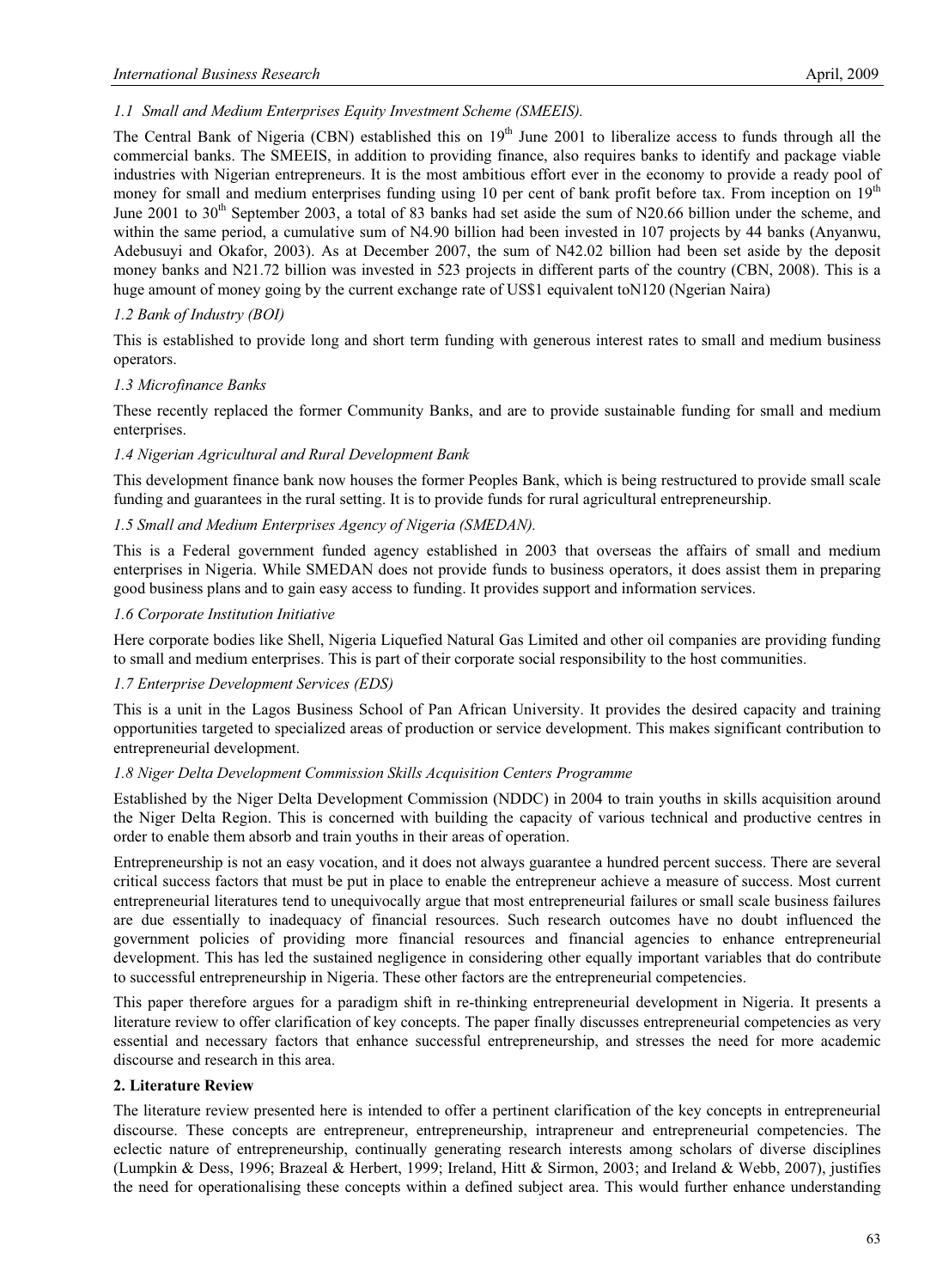and appreciation of the linkages of these concepts with the small and medium enterprises, that are ubiquitous in both the developed and developing nations, and contributing significant benefits to these economies.

## *2.1 Entrepreneur*

The literature is replete with many definitions of an entrepreneur, and rarely do scholars agree on a universal definition of any sort. Rather scholars are wont to see an entrepreneur from the different perspectives, and sometimes also reflecting a particular social milieu. The term "entrepreneur" is French in origin and literally translates to mean "one who takes between". Richard Cantillon (1725) and Jean Baptiste Say (1824) are some important French writers who expressed views on the role of the entrepreneur. For Cantillon, an entrepreneur is one who bears uncertainty, buys labour and materials, and sells products at certain prices. He is one who takes risks and makes innovation on factors of production. He was thus the first to recognize the crucial role of the entrepreneur in economic development. Say also made similar contribution - considering the entrepreneur the pivot of the economy and a catalyst for economic change and development (Deakins, 1996:8-9). On his part, Schumpeter (1934) sees the entrepreneur as an innovator. He does new things in a new way. He supplies new products; makes new techniques of production, discovers new markets, and develops new sources of raw materials. The modern use of the term "entrepreneur" is usually credited to the works of Schumpeter. Drucker (1985) considers that the entrepreneur always searches for change, responds to it and exploits it as an opportunity. The American Heritage Dictionary defines an entrepreneur as a person who organizes, operates and assumes the risk of business ventures. In their own contribution, Meredith, Nelson and Neck (1991) posit that entrepreneurs are people who have the ability to see and evaluate business opportunities; to gather the necessary resources and to take advantage of them; and to initiate appropriate action to ensure success.

Based on the above review we can now conceptualize entrepreneur as a change agent, an innovator who is also a risk taker, who exploits business opportunities in his environment and utilize resources effectively to develop new technologies, produces new products and services to maximize his profits and contributing significantly to society's development. This definition encompasses the desire of the entrepreneur to maximize profit and contribute to economic and social well being of the society. It shows the entrepreneur as one who is also imbued with the ability to organize a business venture with the desire to achieve valued goals or results. He is a catalyst of economic or business activities.

It is of interest to note and clarify the concepts of "intrapreneur" which is related to that of entrepreneur. An employee of an existing organization may also be engaged in entrepreneurial activities through innovations and products development according to (Kanter, 1983). This is the case of an intrapreneur who is capable of initiating change from within in large organizations. Sometimes when such an employee is dissatisfied with the organization because he receives no support to fund and develop new products he may decide to leave and establish a new company to put his ideas into practice. In this case he becomes an entrepreneur, many business have their roots in intrapreneurship. The intrapreneur is therefore an entrepreneur within an already established organization.

## *2.2 Entrepreneurship*

This is a creative process of organizing, managing an enterprise and assuming the risk involved in the enterprise. In a similar vein, Hisrich and Peters (2002: 10) see entrepreneurship as a "process of creating something new and assuming the risks and rewards". This definition stresses four important aspects of entrepreneurship:

- (i) Creation process creating something new of value to the entrepreneur and customers;
- (ii) Entrepreneurship requires the duration of the necessary time and effort;
- (iii) Risk taking is involved financial, psychological and social; and
- (iv) The reward needed in the form of profit, personal satisfaction, independence, etc.

Awodun (2005:118) adopts the same process approach to define entrepreneurship as an act of:

- (i) Recognizing opportunities in your environment;
- (ii) Mobilizing resources to take advantage of such opportunities;
- (iii) Ensuring the provision of new or improved goods and services to customers; and
- (iv) Obtaining profit in return for the risk to dare.

Entrepreneurship is therefore "about learning the skills needed to assume the risk of establishing a business … developing the wining strategies and executing them with all the vigor, persistence and passion needed to win any game" (Inegbenbor, 2006:1). Aruwa (2006: 3) sees entrepreneurship as "The willingness and ability of an individual to seek for investment opportunities, to establish and run an enterprise successfully". Entrepreneurship serves as a linchpin between invention, innovation, and introduction of new products and services in the marketplace and also enables the entrepreneurs to act as engines of growth in the economy (Ketchen, 2003; Venkataraman, 1997). Entrepreneurship is therefore linked to entrepreneurial opportunities, the compelling forces enabling entrepreneurs to introduce or develop new products or services. Dutta and Crossan (2005: 426) define entrepreneurial opportunities "as being a set of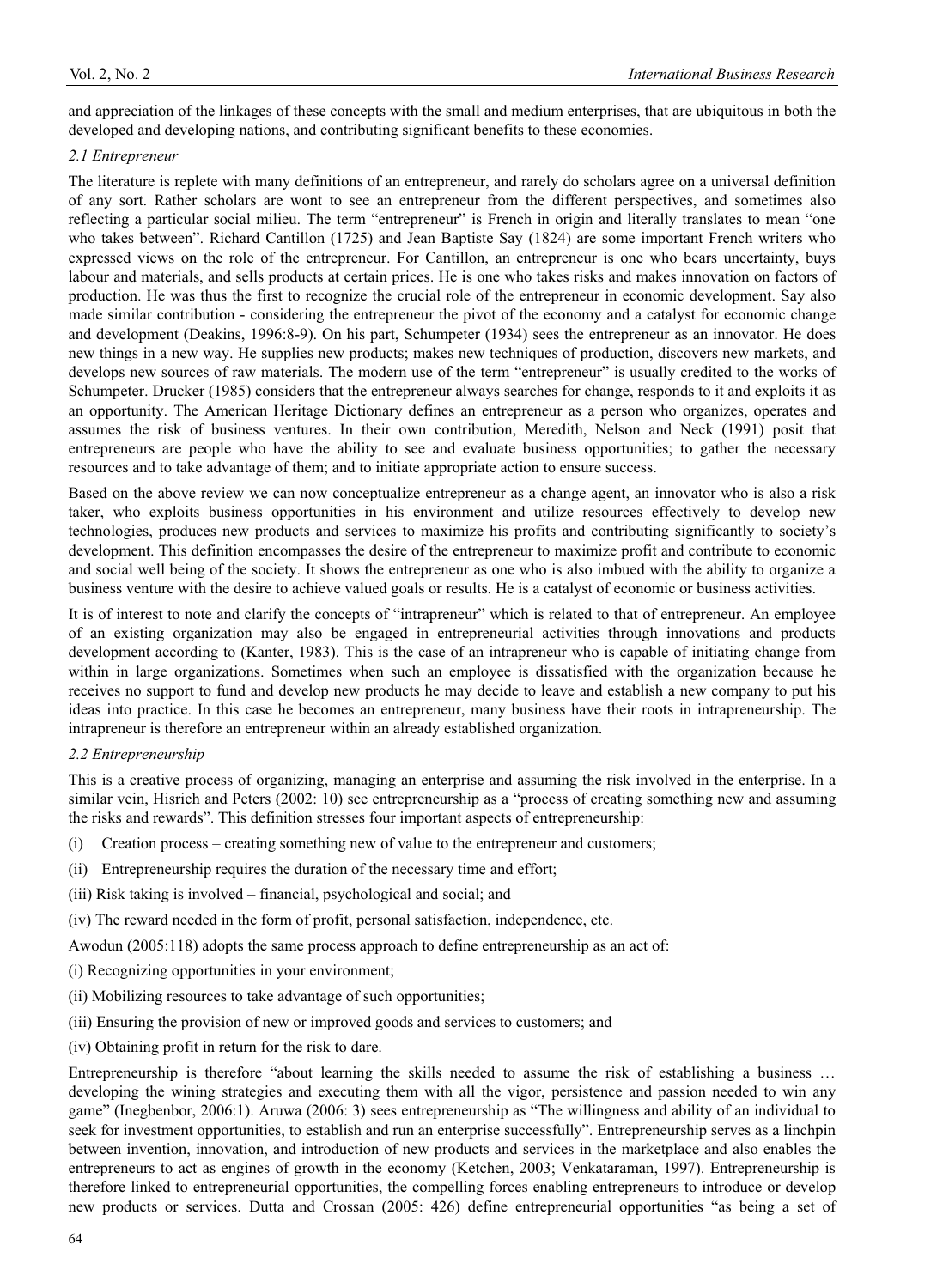environmental conditions that lead to the introduction of one or more new products or services in the marketplace by an entrepreneur or by an entrepreneurial team through an existing ventures or a newly created one." It is in a similar vein, that Aina & Salao (2008) see entrepreneurship as comprising "any purposeful activity that initiates, maintains or develops a profit oriented business interaction with internal situation of the business or with the economic, political and social circumstances surrounding the business".

Entrepreneurship is simply concerned with what an entrepreneur actually does – the utilization of resources in managing an enterprise and assuming the risks and maximizing profit from the business venture. It is a very dynamic process of creating incremented wealth for the well being of both the entrepreneur and individuals in society. Successful entrepreneurship requires the entrepreneur to posses certain managerial skills. These skills are the ability to conceptualize and plan effectively; ability to manage other individuals, ability to manage time effectively and to learn new techniques in handling business operations; and ability to adopt to change and to handle changes in our environment.

#### *2.3 Entrepreneurial Competencies*

A pertinent starting point in conceptualizing entrepreneurial competencies is to first define competence. A competence is simply the ability, which an individual requires to do assigned job. In the words of Woodruffe (1990) competence is "A work related concept which refers to areas of work at which the person is competent". Therefore, competent employees or individuals are those who meet their performance expectations. In management literature, "competencies", is used to describe the set of disparate skills managers require to help them perform their jobs. These skills are identified and effectively initiated in training courses or programmes. Competencies therefore constitute a cluster of related knowledge, attitudes, and skills, which an individual acquires and uses together, to produce outstanding performance in any given area of responsibility. In fact, in competency based training all three factors - knowledge, attitudes and skills must be effectively addressed, and taught in an integrated manner. This is the only way outstanding performance can be achieved.

Entrepreneurial competencies therefore, include those clusters of related knowledge, attitudes, and skills which an entrepreneur must acquire through managerial training and development to enable him produce outstanding performance, and maximize profit, while managing a business venture or an enterprise. Quite often, less attention is paid to these critical success variables; rather attention is focused mainly on financial resources. Business or entrepreneurial failures are readily attributed to inadequacy of financial resources. This calls for a shift in paradigm, in rethinking about entrepreneurial failures, by focusing on entrepreneurial competencies as the missing links to successful entrepreneurship. Inyang (2002) notes that the small scale business enterprises can achieve high level of productivity through the application of what he calls the people-based approaches or techniques, such as employee motivation, organizational communication, employee training and development, participation in decision making, among others. Emphasis must be re-focused in developing entrepreneurial competencies in the entrepreneurs to enable them contribute maximally to the economic development of the society.

## **3. Contributions of Entrepreneurs to Economic Development**

The government places greater emphasis on entrepreneurial development in Nigeria. The National Universities Commission's 1989 Approved Minimum Academic Standards for teaching of courses in business schools at the undergraduate level has a compulsory course on "Entrepreneurial Development". This course is meant to create opportunities for graduating students of business management and related disciplines to learn entrepreneurial skills to help them venture into setting up businesses. The programme is also intended to assist the government in reducing unemployment through self-employment.

The government is therefore heavily concerned about developing small scale business operators or indigenous entrepreneurs, who can assist her in economic/national development – being self-employed and reducing unemployment, creating more employment opportunities and given the citizens a sense of self worth and confidence. Anyanwu et al., (2003) in a survey found that the beneficiaries in SMEEIS scheme recorded significant increases in employment in their enterprises, following the injection of SMEEIS funds. In Nigeria, small and medium enterprises are known to have contributed significantly to economic development, job creation and sustainable livelihood (NIPC, 2003). Owualah (1999: 9) notes that the small firms make both social and economic contributions to our development process. The social benefits are in terms of transforming traditional or indigenous industry; stimulating indigenous entrepreneurship and technology; creating jobs, and redistributing wealth and income. The economic benefits involve the utilization of local resources, the dispersal and diversification of economic activities and the mobilization of savings. Entrepreneurs constitute a veritable force in the promotion of an entrepreneurial culture. This, according to Ilesanmi (2000: 17) is so since the entrepreneurs "become models to be initiated [sic] by potential entrepreneurs because of the successful images already portrayed by the existing entrepreneurs". Onuoha (1994) equally notes that the small and medium scale enterprises provide the sources of material and labour inputs for bigger activities in the country. They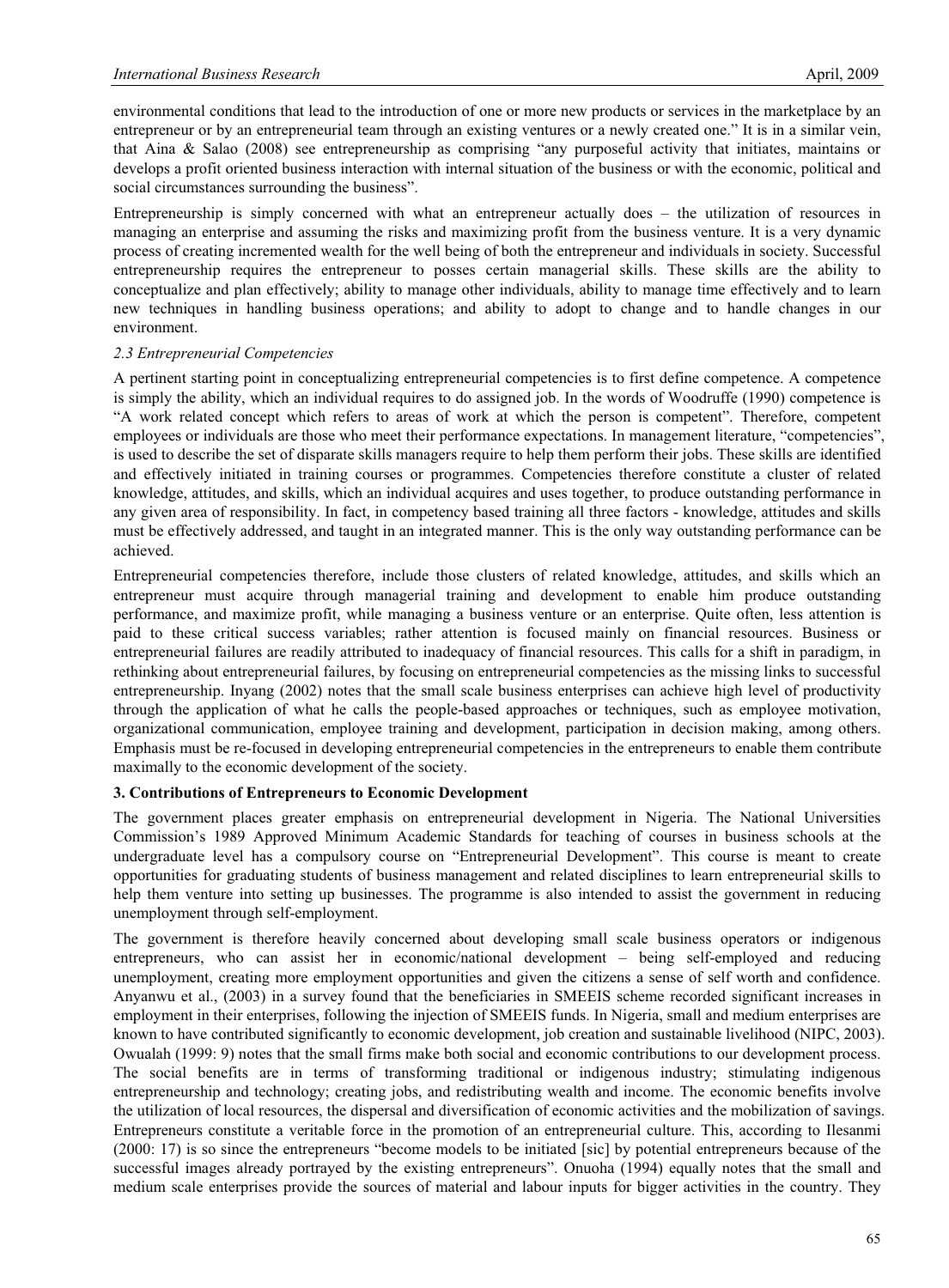also contribute to increased regional business activities of the West African and other African countries through the export of manufactured goods by Nigeria entrepreneurs.

A holistic assessment of the role of the entrepreneurs shows that they are making significant contribution to national development. Based on statistics sourced from CBN publications of various years, Aruwa (2006) finds in 2003, small and medium enterprises in Nigeria contribute 90 percent to total number of industrial establishment; 70 percent to total industrial employment and 10-15 percent to total industrial production. This supports the results of an earlier study by Fadahusi (1992), which states that SME represents 90 percent of the enterprises in the ACP (African, Caribbean and Pacific) countries. This sector also provides 70 percent employment opportunities for the citizens and promote indigenous technology. Kuratko and Hodgett (2001) note that small business enterprises employ 53 percent of the private work-force and accounted for 47 percent of sales and 51 percent of private sector gross domestic product GDP. Ogundele and Oni (1995) therefore conclude that the SMEs or the entrepreneurs are the dominant feature in the economies of both developed and developing countries. According to Inegbenebor (2006: 2) the entrepreneurs or small and medium enterprises help to "raise the level of productivity in the economy by harnessing and utilizing resources more effectively. Entrepreneurs are innovators developing new technologies, new products and services, or adapting existing technologies to new ones". As promoters of change and initiators of development activities, entrepreneurs are a rare breed of people with rare abilities to identify and exploit opportunities, to improve the status of our society, while maximizing benefits from their venturesomeness. The entrepreneurs usually start as a downtown corner shop, or business outfit of a family size, to grow to become a big business concern like the Dangotes, Ekenedili Chukwus, Ibrus, Odutolas, Fola Adeolas, and others. These are well-known and successful Nigerian entrepreneurs with large conglomerates or business empires under their control. What helps them going over the years despite obstacles, are the development of special skills, attitudes and behaviours, which enable them to preserve and perform their roles in society. Success comes only through such disciplined orientation and commitment to a course of action. The Nigeria entrepreneurs must acquire the requisite entrepreneurial competencies through regular training and development programmes to avoid entrepreneurial failures in their business ventures.

# **4. Entrepreneurial Competencies and Entrepreneurship**

Entrepreneurial competencies have important role to play in entrepreneurship, in Nigeria. This section presents a critical analysis of the following entrepreneurial competencies, which we consider as the missing links to successful entrepreneurship.

## *4.1 Time Management*

Time management has been an area of concern for individuals, corporate bodies and entrepreneurs in particular. Few things are more important to us than learning to save time and how to spend it wisely. Adair (1988) notes that "Time is a scare resource, it is irreplaceable and irreversible". If we see time as a scare resource, we will choose the best and wisest way to spend it. This principle applies to us all in most areas of our lives. But it is especially true in the world of work. For the potential demands and pressures on our time greatly outweigh what is available. We have to choose our ends wisely and achieve them. Ilesanmi (2000:194) opines "to achieve more in the day to day business, the entrepreneur must be thoroughly equipped with the skills for managing his/her time effectively".

Time discipline can be applied to any end. It is a transferable skill. In history there had been a shift from religious to secular ends especially the making of money. That is not irreversible. There is no reason why the principles of time management now taught in a business context cannot be applied to spiritual and intellectual life. The adage that "Time is money" is often referred to as the businessman's proverb and this can help us towards a personal philosophy of time. The point of the analogy is that both time and money are limited resources. Therefore, time (like money) is a valuable commodity. It can be borrowed, saved or squandered.

The "time is money" analogy is operational not a mere literary ornament. It is a positive and practical help to look upon time as money. For money is a wide spread yardstick of value. If we see our time as being more valuable than money we have it about right. As most of us try to save our money and invest wisely, we should also try to avoid wasting our time and to invest it with energy to good effect.

Ilesanmi (2000:194) identifies some common time consuming activities to include slow decision making, inability to delegate, unnecessary interruptions, appointments that fail to take place, delays while traveling, poorly conducted meetings, procrastination, etc. He suggests that all entrepreneurs need to learn how to manage their time effectively by carrying out activities such as: quick decision making habits, keeping diaries, delegating duties, avoiding unnecessary interruptions, properly conducted meetings, avoiding queues, selecting and following priorities, etc. A successful entrepreneur is an effective time manager.

## *4.2 Communication*

Nwachukwu (1988) defines communication as the transfer of ideas from the sender to the receiver. It is an indispensable management tool. According to Inyang, Oden and Esu (2003:2) the specific goals of communication in an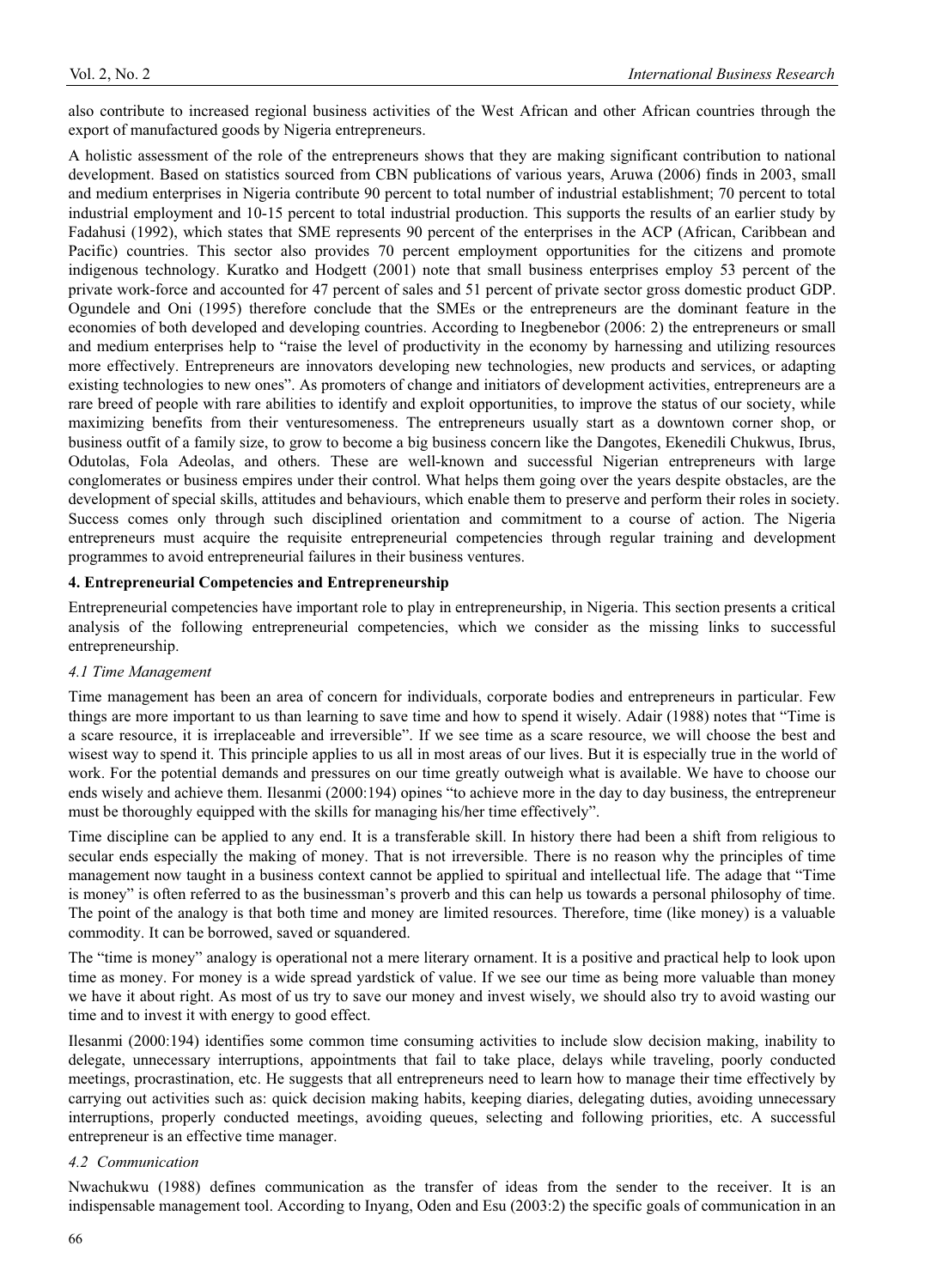organization "are to influence, inform and/or to express feelings". The entrepreneur therefore requires effective communication skills for several reasons according to Ilesanmi (2000:193):

1. Communication process helps the entrepreneur effect the managerial functions of planning, organizing, staffing, influencing, interacting, controlling, and co-ordinating.

- 2. It facilitates distribution of work to various categories of staff.
- 3. It is an effective tool for staff participation in decision-making and entrepreneurial effectiveness.
- 4. It enhances the development of actual understanding among all organizational members.
- 5. It helps to create good public relations or image for an organization.
- 6. It is an instrument for maintaining staff discipline and in asserting authority over subordinates.
- 7. It is a means of transmitting information, work instructions and feedback at the work place.

It is obvious therefore, that "communication is the most important tool we have for getting things done and the basis for understanding, for co-ordinating and for action (Inyang, 2000). In carrying out this vital managerial responsibility, the entrepreneur must learn to communicate in correct, clear, short and courteous manner in order to accomplish desired goals.

#### *4.3 Human Resources Management*

Grant and Smith (1977) note that "the human resources of most companies are the most difficult to obtain, the most expensive to maintain and the hardest to retain. Capital and materials are of equal importance to the organization but, inanimate and unemotional, they demand no understanding of human needs and motivations for their effective utilization". Likert (1967:1) notes that "All the activities of any enterprise are initiated and determined by the persons who make up the institution. Plans, offices, computer automated equipment and all else that a modern firm uses are unproductive except for human effort and direction". Cole (1990) sees human resources as the most dynamic of all the organization's resources that need considerable attention from the organization's management if they are to realize their full potential in their work

The entrepreneur needs to put in place both human resources (labour) and capital resources (money, machinery, materials and methods) in order to achieve the overall organizational goals and objectives. Without acquisition of human resource management skills, the capital resources earlier mentioned cannot be effectively used. The effective management of the human resources of an organization determines the success or failure of the organization because all other resources (inanimate) depend on the human element. Iyayi (2006) aptly states the obvious justification for small-scale business organization to pay serious attention to human resources management function since this contributes significantly to entrepreneurial success.

Generally, the new venture does not have the luxury of human resource department that can interview, hire and evaluate employees. Most of these decisions will be the responsibility of the entrepreneur and perhaps one or two other key employees. As the firm grows, there will almost be a need to hire new employees. The entrepreneur must follow important procedures for interviewing, hiring, evaluating and preparing job description for new employees. Instituting an effective organizational culture can also be useful in human resources management.

# *4.4 Marketing Management*

Hisrich and Peters (2002: 509) state, "marketing skills in the growth stage of a new venture are also critical to a venture's continued success. As the company grows, it will need to develop new products and services to maintain its distinctiveness in a competitive market". This should be an on going process based on information regarding changing customer's needs and competitive strategies. This information can be obtained formally using survey or focus groups, or informally by direct contact with customers by the entrepreneur or his or her sales force.

Ebitu (2005:196) opines that "marketing is crucial to the survival and growth of any organization. It is only marketing that brings revenue into the organization which is used to settle bills, acquire assets, carry out expansion, pay dividends and taxies and embark on community projects as part of its social responsibility". In essence, all the funds generated by an entrepreneur are dependent on marketing. He further notes, "the marketing function interrelates with almost all other functional areas of business such as accounting, finance, production, engineering and human resources. The marketing function is central and strategic to a firms success" (Ebitu, 2005: 196).

The importance of marketing management skill to an entrepreneur cannot be overemphasized. Ebitu (2005:197) notes that "No matter how lofty the entrepreneur's ideas, techniques and products are, effective marketing must be applied in order to reap the dividends of his endeavour".

#### *4.5 Business Ethics*

"Ethics concerns the rules and principles that define right and wrong, good and bad conduct. Ethics also deals with moral ability and obligations" (Inyang, 2004:136). It is viewed as a system of rules governing the ordering of values in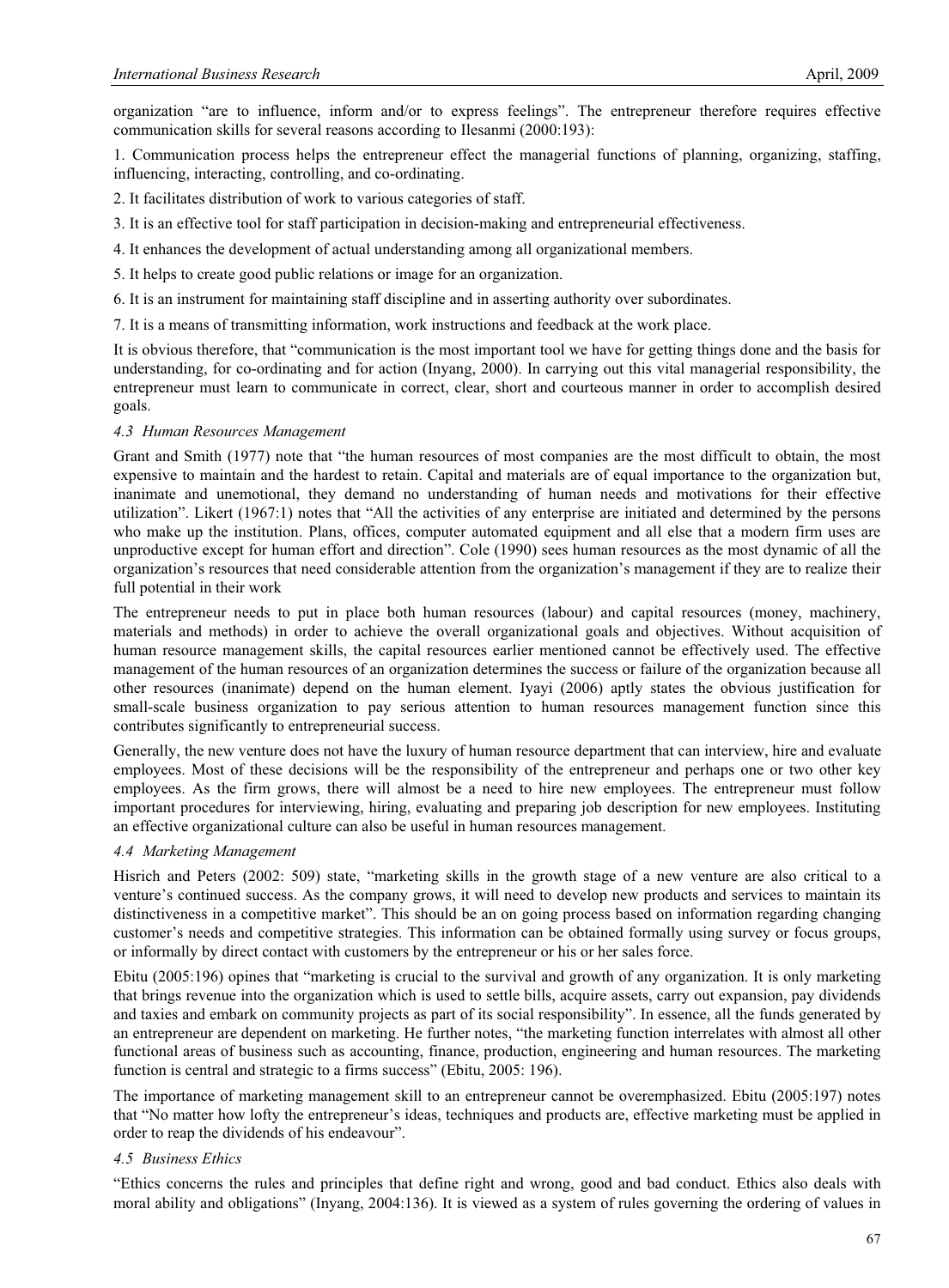society. Business ethics is sometimes called management ethics, and it is the application of ethical principles to business relationships and activities.

Statt (1999: 19) sees business ethics as the application of ethical concerns to the world of business and it usually takes one of three forms:

1). *Code of ethics:* Where a company has explicit guidelines for the members about what constitutes acceptable behaviour to stakeholders like staff or customers;

2). *Changes in the Board of Directors:* To include people from outside the business world who reflect broader interests; and

3). *Social Responsibility:* By a company in the marketing of it goods and services.

The entrepreneurs and employees have ethical responsibilities or obligations, which are placed on them by virtue of the positions, they occupy in the organization. The entrepreneur must adhere to high ethical standards, dealing fairly, honestly and responsibly with his employees and other stakeholders. He requires these ethical abilities to succeed in the business or operate effectively. Tracy (2000: 213) puts it this way that, "People don't buy products or services. They "buy" the people who are selling the products or services. First, you sell yourself as a likeable and credible person, and then you sell what you represent".

On the part of the employees, they are expected to exhibit the same high ethical standard of behaviour that will affect the company's image financially and economically. For example, "employees pilfering in the work place, fasification of records, divulging official information to unauthorized persons, are some of the unethical behaviour that must be avoided by employees" (Inyang, 2004: 137).

Business ethics is becoming a subject of intense concern for society, which is now demanding that organizations should operate responsibly and maintain very high ethical standards to improve the quality of life of the people. Managers are thus dealing with different publics. Abonifoh (1999:187) effectively documents the ethical concerns of managers as they relate to the different publics (employees, labour unions, trade associations, dealers, customers, suppliers, stakeholders, creditors, government, society at large and the firm itself). In a recent review of entrepreneurial studies in Nigeria, Ogundele (2006) finds that the general lack of business ethics – lack of disciplined behaviour by entrepreneurs and officials charged with the execution of government entrepreneurial assistance programmes – was a major missing link in successful entrepreneurial development.

## *4.6 Social Responsibility*

The establishment of every business venture is backed up by the profit motive. It is the profit that drives shareholders into buying shares and private capital owners into investing their capital. The profit motive leads to the production of goods and services. The business venture also has the responsibility to embark on certain projects within and outside its environment as part of its social responsibility. Business should not only be concerned about the quality of goods and services they produce to generate profit but also their contribution to the quality of life in their operational environment.

Inyang (2004: 148 – 149) defines social responsibility or corporate responsibility as "the obligation of businessmen to pursue those policies, to make those decisions or to follow those lines of action, which are desirable in terms of objectives and values of the society of their location". The business operators have a responsibility to protect and improve society, and their actions should not in anyhow endanger a community or society. They should display high degree of corporate responsiveness, which is the ability of an organization to relate its operations and policies to the environment in ways that are mutually beneficial to the organization and the society.

The entrepreneur in a small business venture still must effect some social responsibilities, even if not on a larger scale like those undertaken by corporate organizations. He needs to make contribution to community development, product safety, employment generation, ethical business practices, contribution towards educational activities like award of scholarships, and even creating opportunity for apprenticeship training, and so on. Undertaking some of these responsibilities may endear the entrepreneur to his host community, enhance his image and social standing, thus contributing significantly to his business success.

# *4.7 Leadership*

Leadership is the most important single factor in determining business success or failure in our competitive, turbulent, fast moving global economy. The quality of leadership is the decisive strength or weakness of organizations and institutions. The ability to produce the necessary leadership is the key determinant of achievement in all-human activities.

According to Ilesanmi (2000: 187) "successful entrepreneurs are successful leaders, they have power and motivate the entrepreneurial venture". In other words, for an entrepreneur to succeed, he/she must have the ability to direct the organization and persuade others to seek defined objective enthusiastically. You become a leader in your business and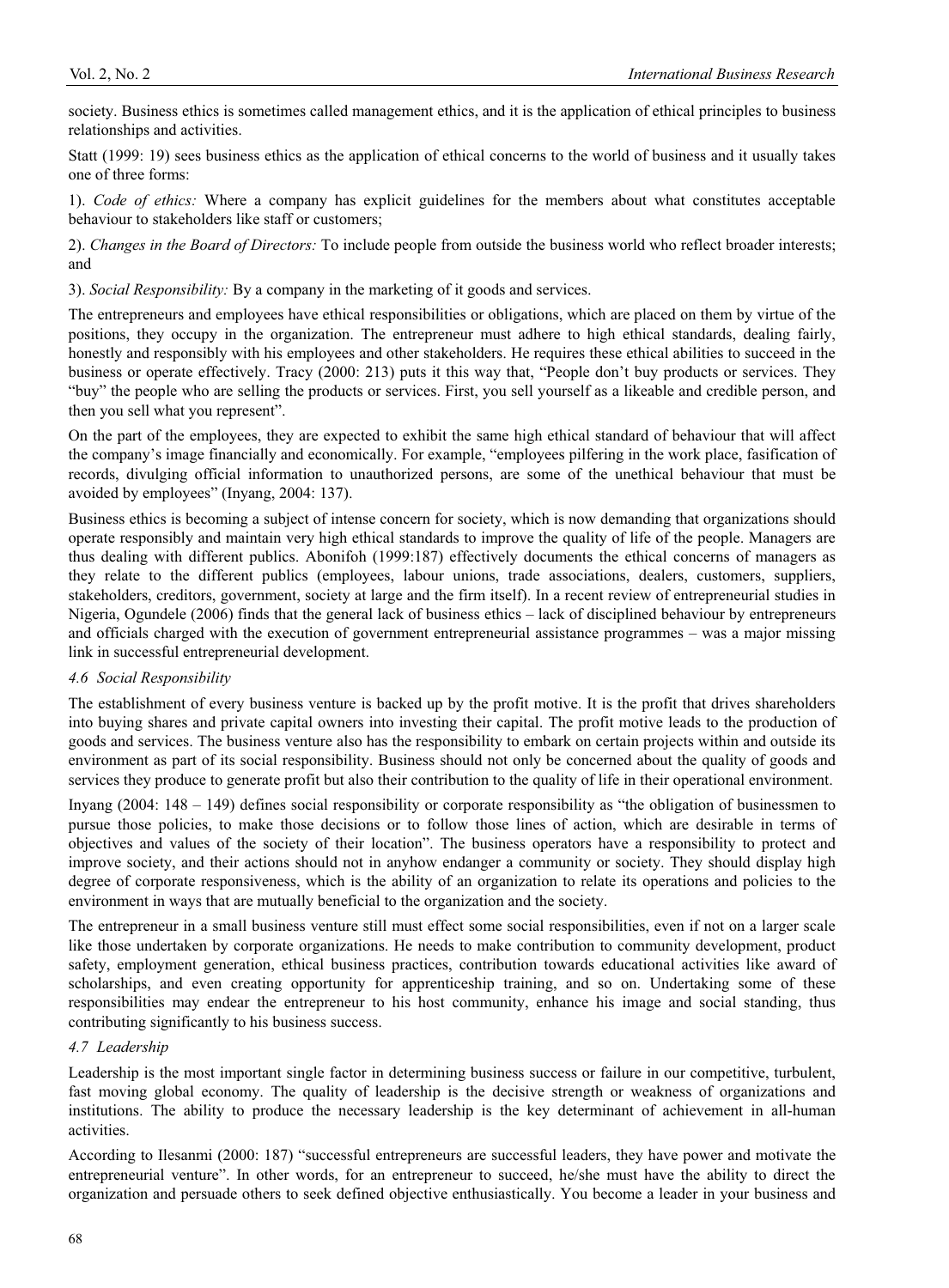in the world around you by practicing the qualities and behaviours of leaders who have gone before you. Like any set of skills, leadership is developed by practice and repetition, over and over again, until you master it.

Entrepreneurs are creative individuals with unique leadership qualities and personal styles. As astute leaders, "They seek opportunities, initiate projects, gather the physical, financial and human resources needed to carry out projects, set goals for themselves and others, and direct and guide others to accomplish goals" (Ilesanmi, 2000: 188). Effective leadership is a potent tool in the hands of the entrepreneur, which helps him to turn his business vision into reality.

## *4.8 Decision-making*

Decision-making is very important to the success of an entrepreneur. According to Nwachukwu (2005: 169), "Decision making is at core of entrepreneurial activities." Making a decision is one thing and making the right decision given the circumstance is another.

Many individuals have difficulty bringing their ideas to the market and creating a new venture. Yet entrepreneurship and the actual entrepreneurial decisions have resulted in several millions new businesses being started throughout the world.

According to Inyang (2004: 129) decision-making is "the process of selecting among available alternatives". This selection process may be very difficult especially when the available alternatives are numerous. An entrepreneur makes decisions on daily basis and therefore has to acquire adequate knowledge and skills in decision making to enable him/her make the right decisions. The decision taken at any point in time may either make or mar an enterprise completely.

Tracy (2000:61) states, "The ability to make good decision is one of the most important skills of the successful person. In studies where the careers of managers who were promoted rapidly were compared to those of managers who were passed over for promotion, researchers found that the one distinguishing behaviour of the more rapidly promoted managers is that they were more decisive in everything they did".

Making a decision is as important as implementing the decision. Sometimes the right decisions are actually made but the courage to implement it is not there. An entrepreneur has to acquire adequate knowledge, skills and attitude to making the right decisions and implementing it in order to achieve optimum result in a given situation.

Tracy (2000: 62) states that "High achievers are not necessarily those who make the right decisions, but they are those people who make their decisions right. They accept feedback and self-correction. They take in new information and they change if necessary. But they are always decisive, always moving forward, never wishy-washy or vacillating in their attitude and their approaches to life".

It follows therefore, that an entrepreneur can only succeed in his undertaking when he makes the right decisions and is also able to ensure that they are implemented and subject to change if necessary.

## *4.9 Financial Management*

Every business enterprise requires capital with which to start its operations. Capital here means two things; money needed to start and operate the business and assets, which represent the resources provided by owners and creditors of the business. The extent of the need for capital must be determined before hand and then sources of the needed capital found.

Ojong (2005) identifies that one of the characteristics of a successful entrepreneur is his/her ability to source for funds for his enterprise. These funds have to be properly managed to ensure that at any point in time, there will be adequate funds to cater for the day to day running of the enterprise.

Mbat (2001: 3) defines financial management as "the planning, organizing, directing and controlling of the firm's financial resources". An entrepreneur needs to acquire knowledge on financial management issues like anticipation of financial needs for the enterprise, acquisition of funds and allocation of funds in order to yield optimum result. To achieve these goals he or she needs to maintain the correct proportion of the firm's finances in three key areas: savings, insurance and investments. Most entrepreneurial failure are due to the inability of the entrepreneurs to effectively manage funds which they source for their ventures. The acquisition of financial management knowledge is therefore a necessary factor in entrepreneurial success. "The essence of financial management if therefore to ensure that there is adequate cash on hand to meet the necessary current and capital expenditures as well as to assist in maximizing growth and profits." (Nwachukwu, 2005: 184).

## **5. Conclusion**

The entrepreneur is an important agent of change, contributing significantly to the economic development of Nigeria in terms of wealth and employment creation, stimulation of indigenous entrepreneurship and so on. The government on her part recognises the strategic and economic role of the entrepreneur and has continuously crafted policies that would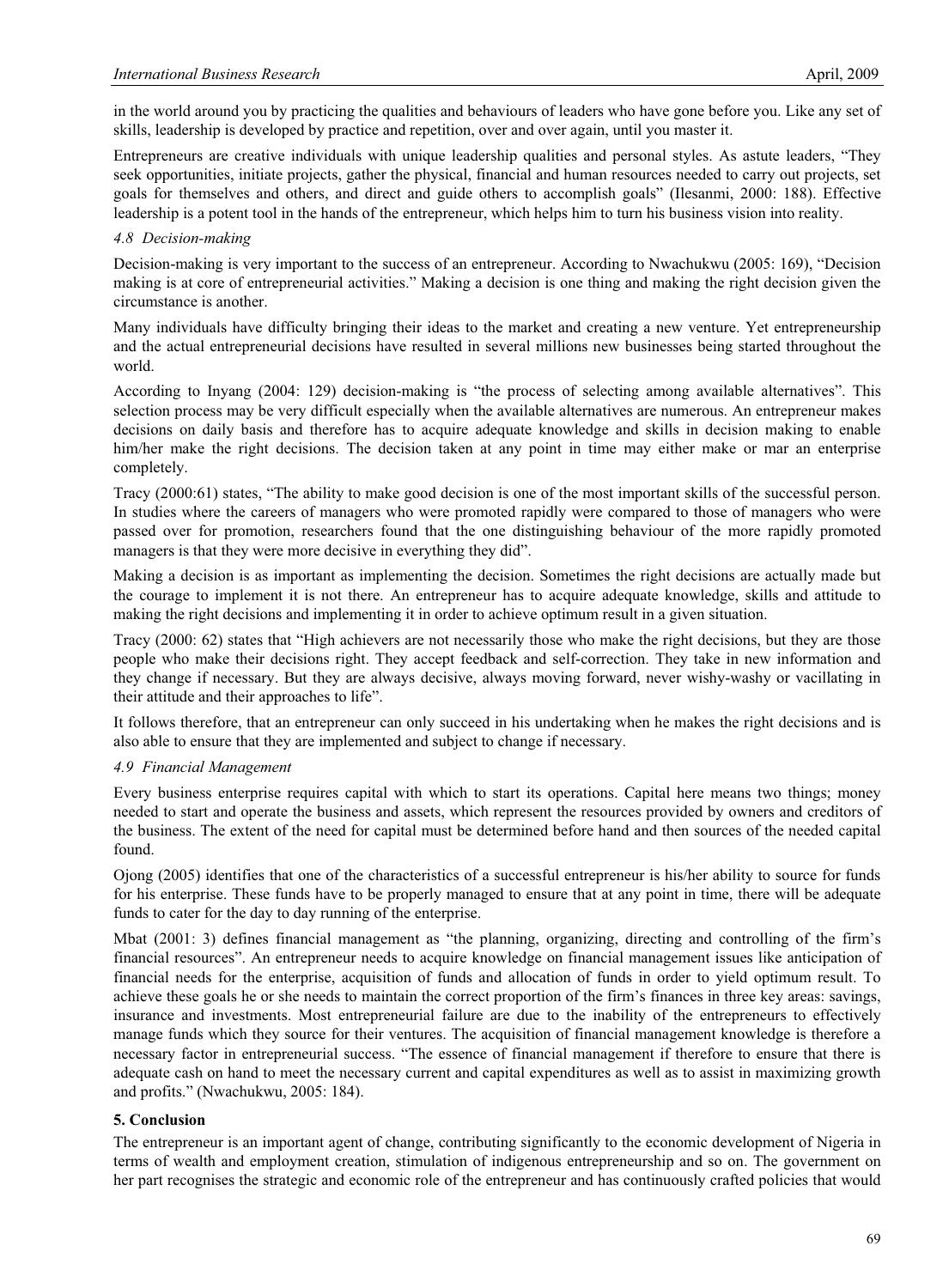enhance the development of entrepreneurship in the country. The government policy initiatives have tended to emphasize more of financial resources than other critical factors to entrepreneurial success

These other critical success factors – the entrepreneurial competencies – which have been neglected for long, should be considered as very essential and necessary variables in entrepreneurial development. The entrepreneur needs to acquire competencies in such areas as managing time effectively, communication, human resources management, business ethics and social responsibilities, developing effective leadership qualities, decision making skills, marketing and financial management. These entrepreneurial competencies, which are rooted in effective training and development, can serve the needed tonic for his success in business.

#### **References**

Abonifoh, B.A. (1999). Business ethics. In AU Inegbenebor and EB Osaze (eds). *Introduction to business: a functional approach*. (Rev. Ed), pp. 174 – 190. Lagos: Malthouse Press Limited.

Adair, J. (1988). Effective time management. London: Cox and Wyman.

Aina, S. A. & Salao, B. A (2008).The role of three tiers of government in entrepreneurial national development. *International Business Management*, 2(4):122-125.

Anyanwu, C. M., Adebusuyi, B. S. & Okafor, B. O. N. (2003). *The slow pace of disbursement of small and medium industries equity investment scheme (SMIEIS) fund and the need for remedial measures*. Central Bank of Nigeria, Research Department, Occasional Paper No. 30.

Aruwa, S.A.S. (2006). *Entrepreneurial development, small and medium enterprises*. Kaduna: Entrepreneurship Academy Publishing

Awodun, M. (2005, June – August). A process approach towards defining entrepreneurship, *Lagos Organisation Review* 1 (1): 118 – 120.

Brazeal, D. V. & Herbert, T. T. (1999). The genesis of entrepreneurship. *Entrepreneurship: Theory and Practice*, 23(3)29-47.

Central Bank of Nigeria (2008). *Guideline for the operations of the micro credit fund*. Development Finance Department, Central Bank of Nigeria, Abuja.

Cole, G.A. (1990). *Management: theory and practice*. London: The Gnersay.

Deakins, D. (1996). *Entrepreneurship and small firms*. London: McGraw – Hill Companies.

Drucker, P.F. (1985). *Innovation and entrepreneurship*. London: William Heinmann.

Dutt, D.K.& Crossan, M.M. (2005). The nature of entrepreneurial opportunities: understanding the process using the 41 organizational learning framework. *Entrepreneurship: Theory and Practice.* 29(4): 425-443.

Ebitu, E.T. (2005). Marketing function. In S. N. Udo (ed). *Entrepreneurial development: principles and practice* (pp. 180 – 198). Calabar: Wusen Press.

Fadahusi, B. (1992). Entrepreneurship and small industry development in the Commonwealth: An overview. *Nigerian Management Review*, 7(1&2):443-454.

Grant, J.V. & Smith, G. (1977). *Personnel administration and industrial relations*. London: Longman.

Hisrich, R.D. & Peters, M.P. (2002). *Entrepreneurship.* (5<sup>th</sup> Ed) New York: McGraw – Hill.

Ilesanmi, O.A. (2000). *Entrepreneurial development*. (1<sup>st</sup> Ed). Ilorin, Nigeria: Kola Success Publications.

Inegbenebor, A.U. (2006). You can be an entrepreneur. In A.U. Inegbenebor (ed). *The fundamentals of entrepreneurship.* ( $1<sup>st</sup> Ed$ ), pp. 1 – 14, Lagos: Malthouse Press Limited.

Inyang, B.J. (2000, October). The role of effective organizational communication (OC) in the application of an integrated total quality management (TQM) with the marketing concept (MC) in this millennium, *Uyo Journal of Management Science,* 1:181 – 195.

Inyang, B.J. (2002). Productivity improvement techniques in small-scale enterprises, *International Journal of Social Science and Public Policy,* 5 (2): 51 – 62.

Inyang, B.J. (2004). *Corporate planning and policy: concepts and application*. Calabar: Merb Publishers.

Inyang, B.J. (2004). *Management theory: principles and practice*. (2nd Ed). Calabar, Nigeria: Merb Publishers.

Inyang, B.J., Oden, S.N.I. & Esu, B. (2003). *Essentials of business communication*. Calabar: Merb Publishers.

Ireland, R. D. & Webb, J. W. (2007). A cross-disciplinary exploration of entrepreneurship research. *Journal of Management*, 33(6):891-927.